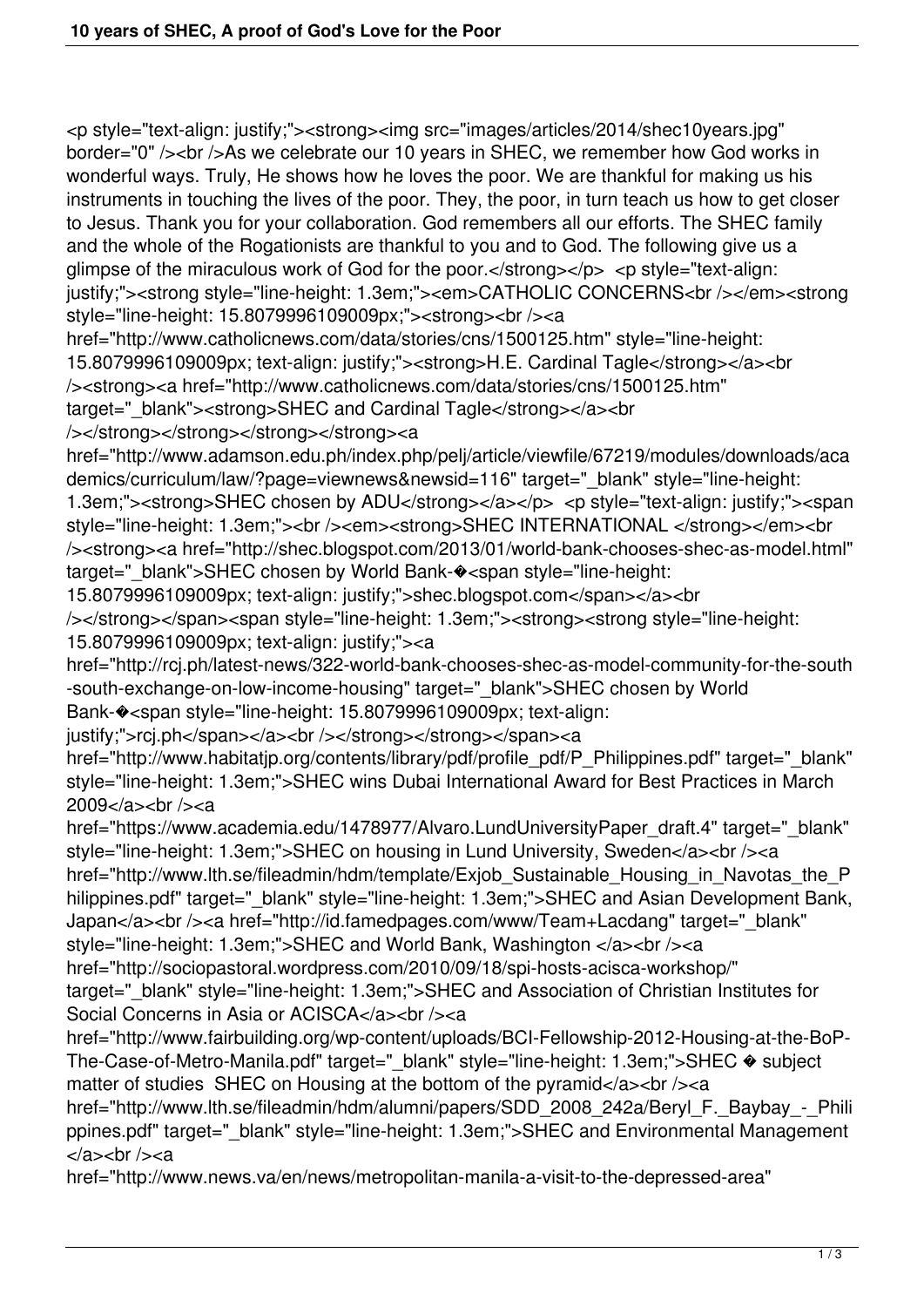target=" blank">SHEC and the Vatican Team -Metropolitan Manila: a visit to the depressed area of 'Malibay'</a></p> <p style="text-align: justify;"><span style="line-height: 1.3em;"><br/>>> />/><strong><em>SHEC NATIONAL </em></strong><br />>/>

href="http://pondongpinoy.blogspot.com/2008/08/inauguration-st-hannibal.html"

target=" blank">SHEC and Pondo ng Pinoy Cardinal Rosales and SHEC</a><br />>>/>></span><a href="http://scs.edu.ph/docs/scsinfo19a.pdf" target="\_blank" style="line-height: 1.3em;">San Carlos Seminary Publications, page 11 </a> </br />>/a>

href="http://frjessie.blogspot.com/2012/02/bagong-umaga-pondo-ng-pinoy-tilamsik.html" target="\_blank" style="line-height: 1.3em;">Bagong Umaga, Pondo ng Pinoy, Tilamsik by frjessie-Video </a> < br />><a

href="http://www.mb.com.ph/program-to-help-1m-out-of-school-youths/" target=" blank" style="line-height: 1.3em;">SHEC and Department of Education Alternative Learning System</a> < br />><a

href="http://www1.smart.com.ph/About/newsroom/press-releases/2014/04/07/smart-joins-abot-a lam-consortium" target=" blank" style="line-height: 1.3em;">Smart joins Abot-Alam consortium</a> < br />><a

href="http://opinion.inquirer.net/45743/priests-who-know-who-is-church" target="\_blank" style="line-height: 1.3em;">SHEC and Newspapers Knowing the Church </a>></a></a> href="http://opinion.inquirer.net/63625/difficult-but-necessary-change-within-us Dream Comes True" target=" blank" style="line-height: 1.3em;">Change -Inquirer News</a><br />>/>><a href="http://newsinfo.inquirer.net/breakingnews/nation/view/20061102-30242/Dream\_comes\_tru e for Pasay families" target=" blank" style="line-height: 15.8079996109009px;">Dream comes true for Pasay families</a>>>>>>>br /><a

href="https://sociopastoral.wordpress.com/2010/05/11/dominican-seminarians-at-shec/" target=" blank" style="line-height: 1.3em;">SHEC and Dominican Seminarians</a><br />>>/><a href="https://sociopastoral.wordpress.com/2010/02/09/san-carlos-seminarians-exposure-at-she c/" target="\_blank" style="line-height: 1.3em;">SHEC and San Carlos Seminarians</a><span style="line-height: 1.3em;"> <br />>/>></span><a

href="https://sociopastoral.wordpress.com/2011/01/19/20th-anniversary-of-pcp-ii-celebration/" target=" blank" style="line-height: 1.3em;">SHEC part of PCPII Celebrating the 20th Anniversary of PCP II </a> </br />>/<a

href="https://sociopastoral.wordpress.com/2012/03/15/seminar-on-church-of-the-poor-for-sos-p arish-teams/" target="\_blank" style="line-height: 1.3em;">SHEC and Church of the Poor Seminar on Church of the Poor for SOS Parish Teams</a>span style="line-height: 1.3em;"> </span></p> <p style="text-align: justify;"><span style="line-height: 1.3em;"><br />><strong><em>SHEC Videos</em></strong><br />><a

href="https://www.youtube.com/watch?v=a7pYaJAAIoQ" target="\_blank">SHEC nature -1</a><br/>>>/>><a href="https://www.youtube.com/watch?v=-jWhAoLML3A" target="\_blank">SHEC nature - 2 </a> < br />> /><a href="https://www.youtube.com/watch?v=SubgL6F8N7A" target=" blank">Phase 1 Housing Project </a> < br />><a

href="https://www.youtube.com/watch?v=USVZlPV2P8s&feature=youtu.be"

target=" blank">Phase 2, 3 Housing project </a> </br />>>

href="http://frjessie.blogspot.com/2012/02/bagong-umaga-pondo-ng-pinoy-tilamsik.html"

target=" blank">Video on the nature of SHEC and Pondo ng Pinoy</a> <br />>>>><br />>

/></span></p> <p style="text-align: justify;"><span style="line-height:

1.3em;"><strong><em>SHEC on TV </em></strong><br />>/>></span><a